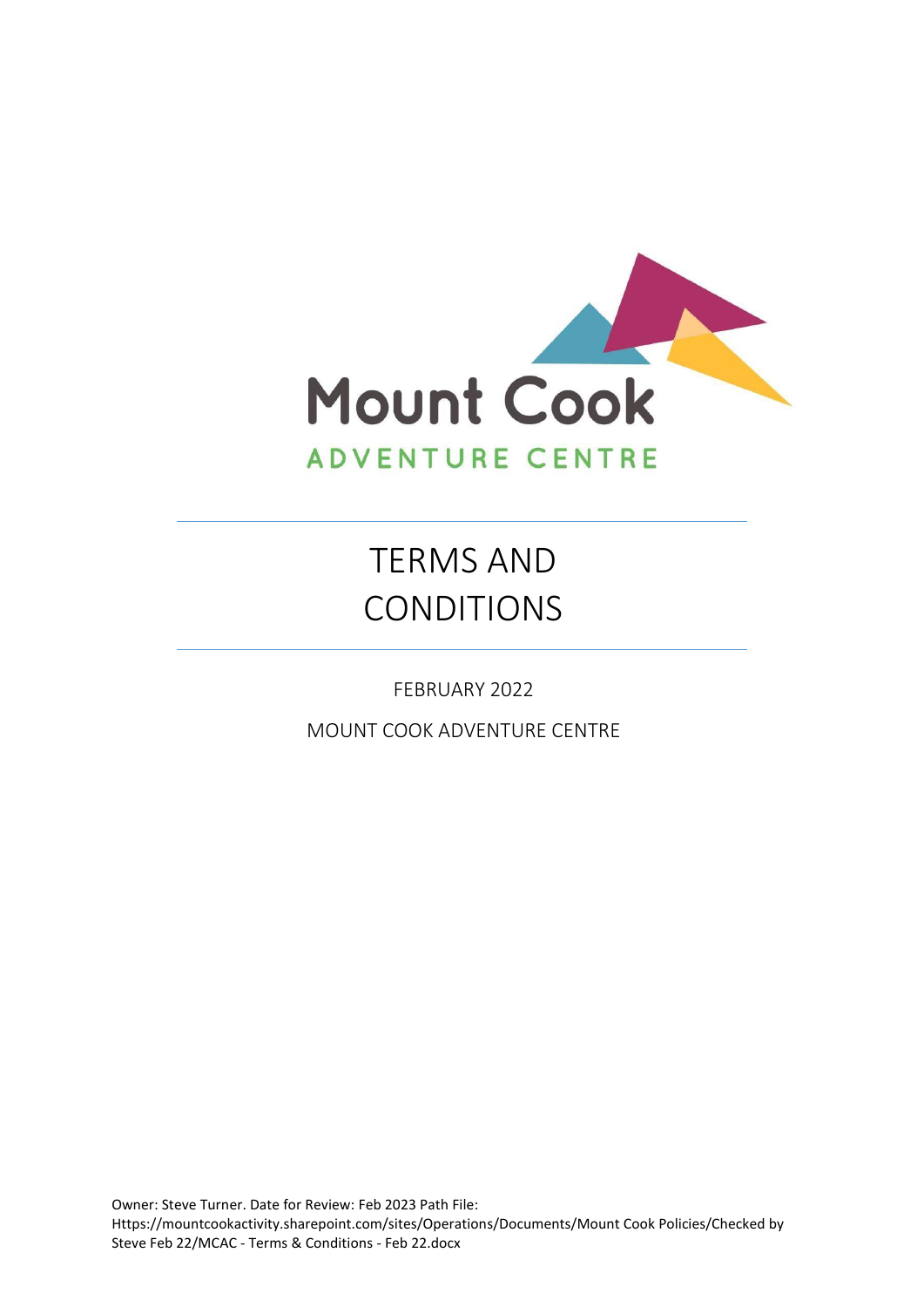# **MOUNT COOK**

# **TERMS AND CONDITIONS OF BUSINESS**

Mount Cook Activity Limited ("Mount Cook") is a non-for-profit organisation and trades under the

name Mount Cook Adventure Centre, located at Porter Lane, Middleton-by-Wirksworth, Matlock,

Derbyshire, DE4 4LS.

The Company Registered Number is 08906431. VAT Registration Number is 241 6281 25.

 These Terms and Conditions of Business shall apply to and be incorporated in all Contracts made by Mount Cook pertaining to the use and occupation of the Centre

# **1. DEFINITIONS**

- **1.1** "Arrival" means the contracted date for the stay to commence
- **1.2** "Booking" means a booking for a stay at the Centre and includes: Accommodation, Function Room Hire, Meals, Activities and any other Service or Product purchased from Mount Cook
- **1.3** "Contract" means the contract between Mount Cook and the Customer as comprised in the Booking and these Terms and Conditions
- **1.4** "Centre" means the buildings, woodlands, grounds, quarry and any other areas belonging or utilised by Mount Cook including all glamping pods and camping areas
- **1.5** "Customer" means any Individual who or Group which enters into a Contract with Mount Cook
- **1.6** "Group" means a group of persons of eight (8) or more in number
- **1.7** "Group Leader" means in relation to a Group or Individual the nominated person who is the main point of contact throughout Booking and the stay at the Centre
- **1.8** "Guest" means a person attending the Centre as an Individual or part of a Group
- **1.9** "Individual" means a single person or group of persons less than eight (8) in number
- **1.10** "Policies" means our policies published on our website denominated Access Statement and Ground Floor Plan, Safeguarding Policy, Managing Poor Behaviour and Pet Policy
- **1.11** "Promotional Bookings" means Bookings made pursuant to specific offers made by Mount Cook and includes gift cards issued by Mount Cook
- **1.12** "Responsible Adult" means a person of over 21 years of age who is designated to adequately supervise and act 'in loco parentis' to any Guest who is under the age of 18 years or has special care needs
- **1.13** "Sole Occupancy" means that Cook will take no other bookings in respect of any specified area in the Centre but it does not guarantee access to all facilities

Owner: Steve Turner. Date for Review: Feb 2023 Path File: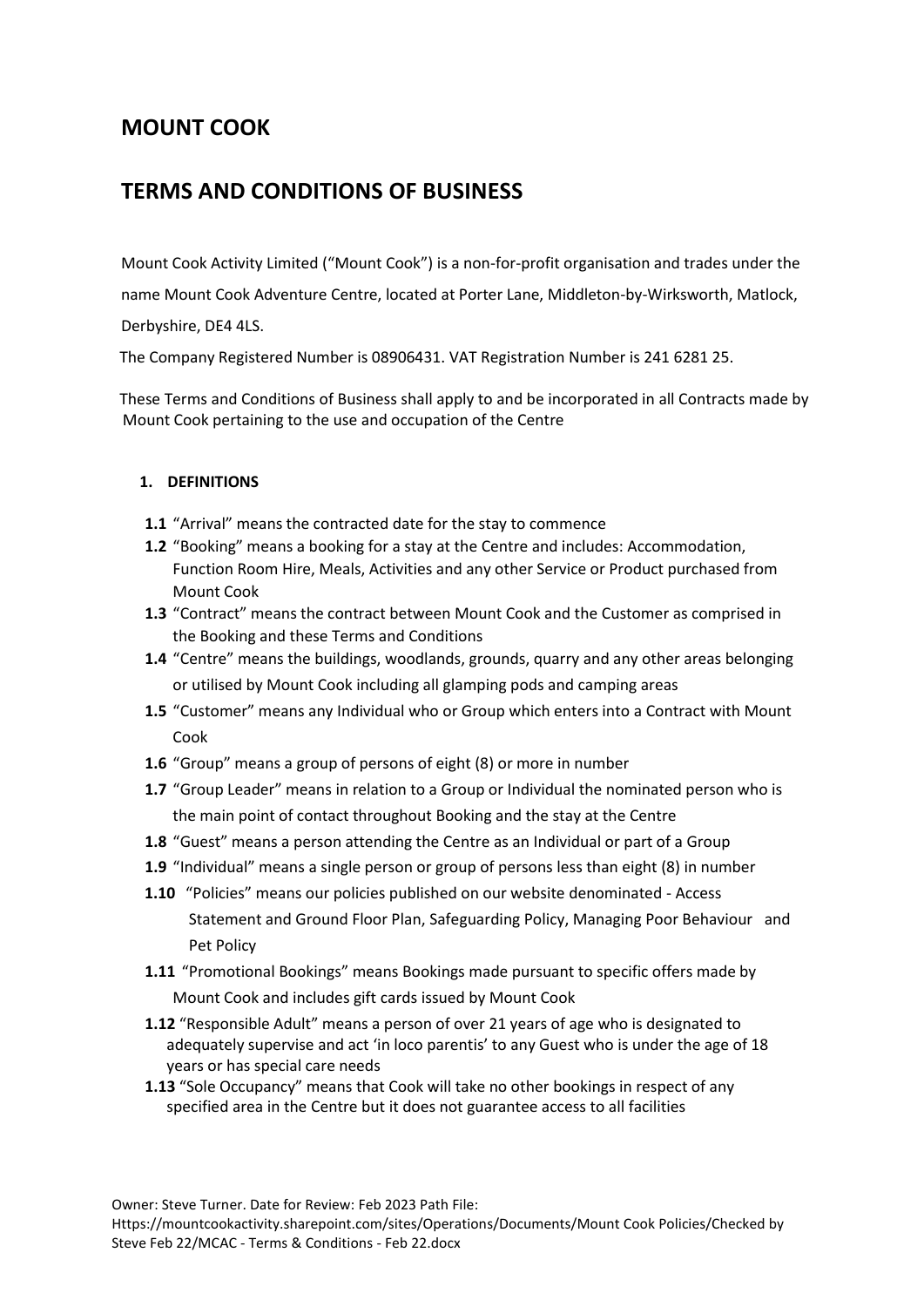# **2. CONTRACT**

- **2.1** A Contract will be formed when a Customer pays the first invoice issued by Mount Cook in respect of a Booking
- **2.2** The Contract will be upon the terms contained in the Booking and these Terms and Conditions of Business
- **2.3** The Contract constitutes the entire understanding between Mount Cook and the Customer and supersedes any prior contracts, terms and conditions, promises, representations orundertakings.
- **2.4** The provisions of the Contracts (Rights of Third Parties) Act 1999 are expressly excluded from the Contract so that no third party may claim any rights under the Contract.
- **2.5** The products and services provided under the Contract do not fall within the Package Travel and Linked Arrangements Regulations 2018

# **3. BOOKING**

- **3.1** Bookings may be requested by telephone, letter or email
- **3.2** Mount Cook may without giving reasons decline to accept any request for a Booking
- **3.3** If Mount Cook accepts a request for a Booking it will, subject to Clause 4.2, be confirmed by email. It is the responsibility of the Customer to check that all details of the Booking are correct and if not to inform Mount Cook within seven (7) days of receipt of the email. Mount Cook is not bound to agree to any amendments to the Booking unless the Customer requests them within such seven (7) day period
- **3.4** Only the person who made the Booking can request any amendments to it
- **3.5** The person making the Booking warrants that they are legally capable of entering into the Contract and that the information they have provided to Mount Cook is correct. They further warrant that they have full authority on behalf of all Guests included in the Booking and that all such Guests are aware of and accept the terms of the Contract
- **3.6** Where a Customer makes multiple Bookings, each will be deemed subject to a separate Contract
- **3.7** Mount Cook will issue an invoice in respect of each accepted request for a Booking but neither Mount Cook nor the Customer will be subject to a binding Contract until that invoice has been paid in full in accordance with its terms
- **3.8** The maximum length of a Booking is fourteen (14) days and no Guest may return to the Centre within seven (7) days of departure unless agreed otherwise with Mount Cook
- **3.9** The earliest Arrival at the Centre is 3pm, unless otherwise agreed with Mount Cook in writing. The checkout time from bedrooms is 10 a.m. and Guests are required to strip all bedding (including pillow case, duvet cover and fitted sheet) and place in the corner of the bedroom before checking out. The latest departure time from the Centre is 12noon, unless otherwise agreed with Mount Cook in writing

Owner: Steve Turner. Date for Review: Feb 2023 Path File:

Https://mountcookactivity.sharepoint.com/sites/Operations/Documents/Mount Cook Policies/Checked by Steve Feb 22/MCAC - Terms & Conditions - Feb 22.docx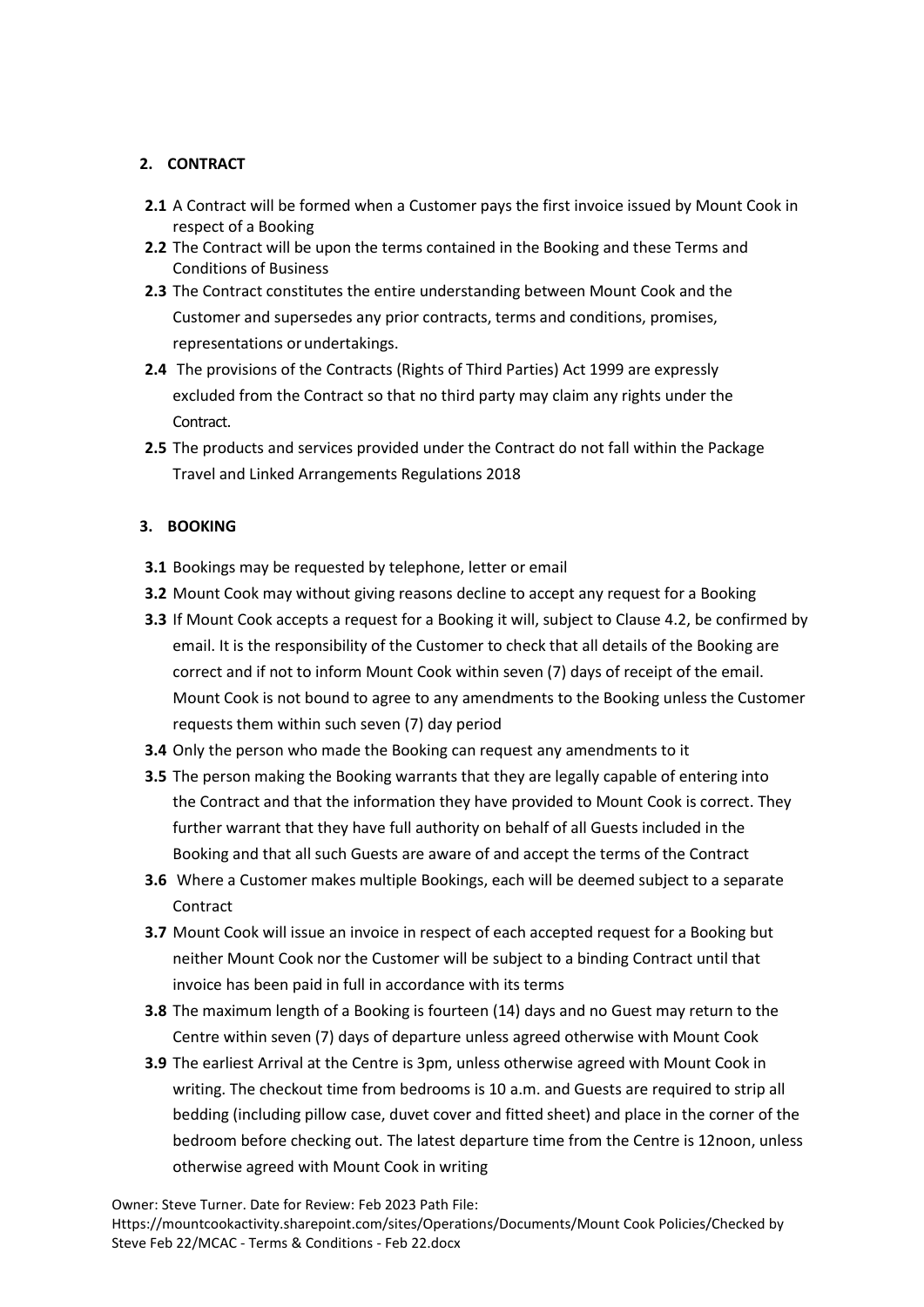- **3.10** No smoking is permitted in any part of the Centre or the bedrooms
- **3.11** Sole Occupancy may be requested but will be subject to explicit agreement at the time of Booking and to any additional terms and conditions agreed at the time of Booking and Customers will be asked to pay for a minimum number of beds or be charged an additional supplement which will be agreed and confirmed at the time of the Booking. Sole usage will not be guaranteed should the number of Guests reduce below the agreed minimum number in the Booking

#### **4. PAYMENT**

- **4.1** Payments can be made by BACS transfer, over the phone or via Mount Cook's website and cheques are accepted provided they are sent with enough time to be cleared prior to the invoice payment due date. All invoices must be settled by their due date or Mount Cook reserves the right to cancel the Booking
- **4.2** In order for Mount Cook to confirm the Booking the first invoice in the appropriate sum as set out below must be paid:

**Bookings by Individuals:** Payment in full at the time of Booking

#### **Bookings by Groups:**

### **Those made more than seven (7) months prior to Arrival:**

- 10% on Booking
- A further 20% six (6) months before arrival
- The balance of 70% two (2) months before arrival

# **Those made between seven (7) and three (3) months before Arrival:**

- 30% on Booking
- The balance of 70% two (2) months before arrival

# **Those made less than three (3) months before Arrival:**

- Payment in full at the time of Booking
- **4.3** Subject to Clause 5.1 no Individual or Group may bring more Guests than included in a Booking but if there are more Guests on Arrival then Mount Cook in its sole discretion may permit extra Guests subject to payment of the full cost thereof on Arrival
- **4.4** Neither Individuals nor Groups shall offer for sale to any person or the general public (or publicly advertise the sale) of places for persons to be included in any Booking nor the Centre in general

#### **5. CHANGES TO BOOKINGS**

**5.1** A Customer can decrease the number of Guests by a maximum of 10% up to three (3) months prior to Arrival and this will not be deemed a cancellation of the Booking. Any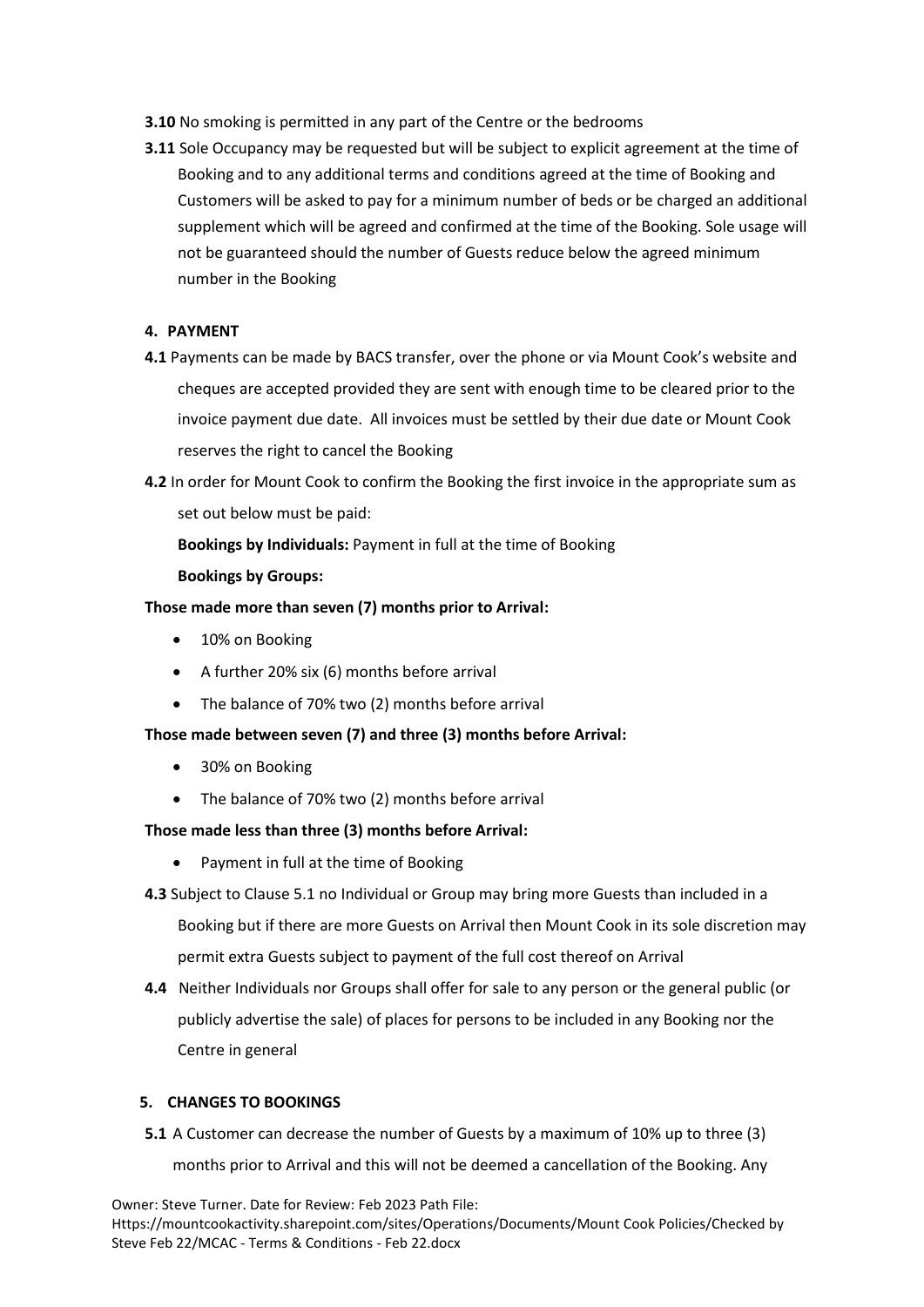decrease in numbers in the three (3) months prior to Arrival will be treated as a cancellation and the provisions of Clause 6 will apply

**5.2** A Customer can increase the number of Guests, provided there is availability, and Mount Cook confirms this by email.

# **6. CANCELLATION OF BOOKINGS**

- **6.1** A Customer may cancel a Booking at any time. Bookings cannot be cancelled in part. Mount Cook will confirm cancellation by email
- **6.2** Bookings will be deemed to be cancelled in the circumstances set out in Clause 5.1 or if the Customer and the Guests do not attend the Centre to take up the Booking on the date of Arrival
- **6.3** In the event of cancellation, the following will apply:

In calculating the cancellation notice period, it will start from 12 noon on the date of Arrival

# **Bookings by Individuals:**

| <b>Notice Period</b>                                             | <b>Cancellation Charge</b>  |
|------------------------------------------------------------------|-----------------------------|
| One (1) week or more before arrival date                         | Refund 50% of total booking |
| Less than one (1) week, but more than 48<br>hours before arrival | Refund 25% of total booking |
| Less than 48 hours before arrival                                | Refund Nil                  |

# **Bookings by Groups**:

| <b>Notice Period</b>                 | <b>Cancellation Charge</b> |
|--------------------------------------|----------------------------|
| 186 days or more before arrival date | Initial deposit paid       |
| 62-185 days before arrival date      | Any deposits paid          |
| 61 days or less before arrival date  | All deposits paid          |

# **6.4 Third-party services and attraction tickets:**

The total cost of any third-party services and attraction tickets are payable in advance. Any such purchases will form part of your Booking and any cancellations of these third-party services will be dealt with in accordance with clause 6.3, except that if such services or attraction tickets have not been paid in advance the Customer will pay for them upon cancellation

# **6.5 Applying for Refunds:**

It is the Customer's responsibility to apply to Mount Cook for refunds where appropriate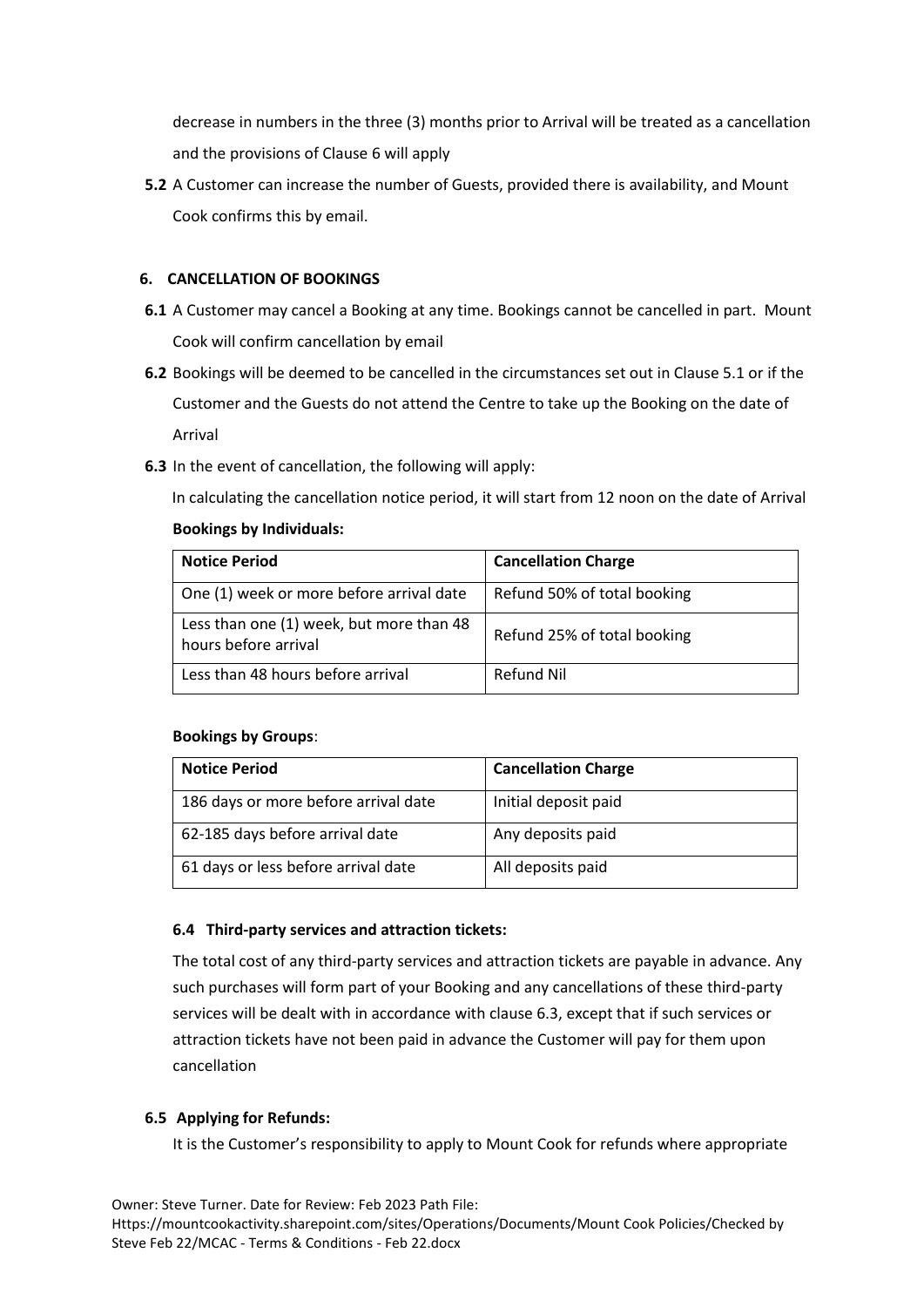#### **6.6 Cancellation by Mount Cook**

In the event that Mount Cook has to cancel or change your Booking, in total or in part, Mount Cook will inform you as soon as possible. You will have the choice of either accepting the changed arrangements or taking another booking from Mount Cook, subject to availability, and paying any increased cost or receiving a refund in respect of any difference in cost or cancelling your booking and receiving a full refund of all payments made.

#### **7.GROUP LEADERS**

- **7.1** All Bookings must have a nominated Group Leader who will be responsible to Mount Cook for the Individual or Group as a whole and for each Guest included in the Booking
- **7.2** The Group Leader will be responsible for:
- **The Booking:** The Booking Process itself and payment of all Invoices
- **Dietary Requirements: notification to Mount Cook of any special dietary requirements of** any Guest which Mount Cook will use all reasonable endeavours to accommodate
- **Medical Information:** any medical information or mobility issues which are relevant to the stay at the Centre and any activities to be carried out there in relation to any Guest in the Individual or the Group and in supplying such information to be responsible for compliance with all Data Protection legislation
- **Under 18s or those having special needs:** to be or to appoint a Responsible Adult to look after any Guests under the age of 18 years or who have special needs or require special care
- **ID:** to provide valid ID for themselves or for any Guest as required by Mount Cook
- Behaviour and Discipline: to be responsible for the discipline and behaviour of each Guest in the Individual or Group and to be responsible for all damage caused by their action or inaction, or the actions of Guests in their Individual or Group

# **8. BEHAVIOUR**

- **8.1** If the behaviour of any Guest is considered by Mount Cook likely to cause danger, damage or offence or is otherwise unacceptable, Mount Cook reserves the right in its absolute discretion to terminate the Booking completely or in respect of any Guest and to ask the Customer or the Guests or all or any of them to leave the Centre
- **8.2** In these circumstances Mount Cook will not be obliged to cover any expense which may be incurred by the Customer of Guest concerned or any other Guests and will not be liable for any claim for compensation or refunds. The Customer is responsible for the cost of any damage caused by the Customer or any Guest. Should any such behaviour halt or interrupt Mount Cook's ability to continue to trade any bed, room or other facility, the Customer will be liable to compensate Mount Cook in full for all losses directly or indirectly incurred. Furthermore, the Customer agrees that Mount

Owner: Steve Turner. Date for Review: Feb 2023 Path File:

Https://mountcookactivity.sharepoint.com/sites/Operations/Documents/Mount Cook Policies/Checked by Steve Feb 22/MCAC - Terms & Conditions - Feb 22.docx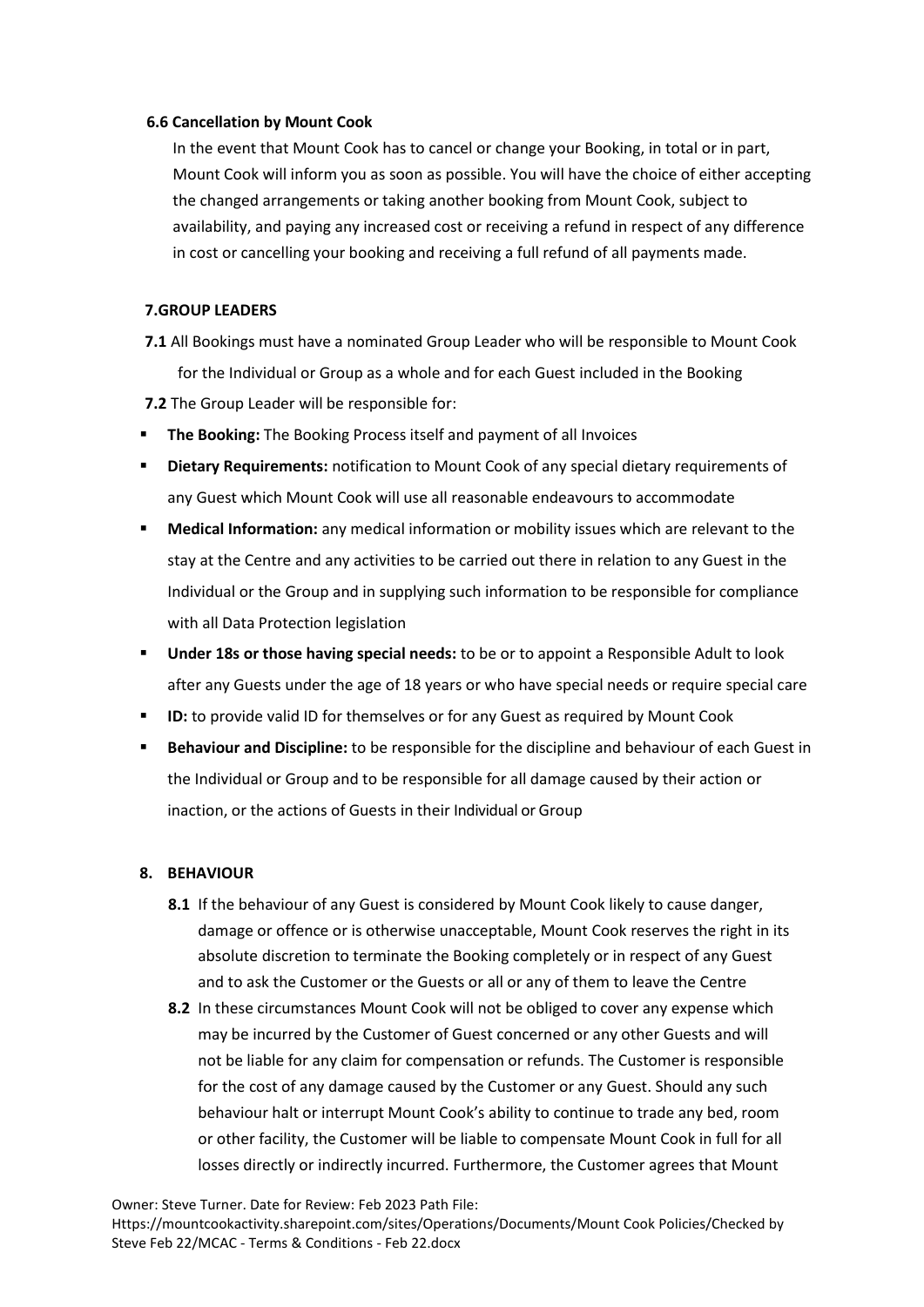Cook may at its discretion take a pre- authorisation (on the Customer's credit or debit card) of up to £1,000 as a security bond towards damage caused by the Customer or any Guest. If no damage is caused the bond will be released on departure from the Centre

- **8.3** Customers and Guests are not permitted to consume their own alcohol beverages in the Centre except with the prior written agreement of Mount Cook
- **8.4** All liability in respect of any damage to, theft or loss of property, goods or articles brought onto or left in the Centre, either by the Customer or the Guests or their contractors, agents or any other person working with them shall rest with the Customer. Mount Cook will not accept liability for any of the above unless proven to be a direct result of staff negligence or breach of Mount Cook's policies or procedures

#### **9. PROMOTIONAL BOOKINGS**

**9.1** Promotional Bookings will in addition to these Terms and Conditions (where applicable) be subject to specific terms and conditions as set out in the promotional offer. No amendments or refunds can be made and offers are non-transferable. Offers are available at selected time periods and are subject to availability. Advertised rates are exclusive of VAT, unless stated otherwise. This does not affect the Customer's rights should Mount Cook cancel your Booking in which case clause 12 applies. Mount Cook reserves the right to withdraw promotional offers at any time, without prior notice. Donations are nonrefundable and gift vouchers are non- refundable

#### **10. MEETING ROOMS**

- **10.1** Meeting Rooms can be booked without an overnight stay at the Centre
- **10.2** The provisions of these Terms and Conditions shall apply to all Bookings (where appropriate) save that:

Provisional Bookings will be confirmed in an email sending an invoice which must be paid in full by the due date or the provisional Booking will be cancelled

Any catering requirements should be notified as soon as possible and confirmed at least 14 days before your Arrival. Payment for catering will be invoiced a minimum of 7

days prior to Arrival and must be paid prior to Arrival

Any lost room key will incur a £5 replacement charge

Damaged equipment will be subject to the appropriate charge

Laptop hire is not included in the hire charge

Mount Cook provide a HDMI cable to connect a laptop to the projector but if the Customer requires any other type of cable the Customer will supply the same

We will provide only minimal technical help but will facilitate a test session if required

**10.3** The provisions of clause 6.3 in regard to individuals shall apply to Meeting Room Bookings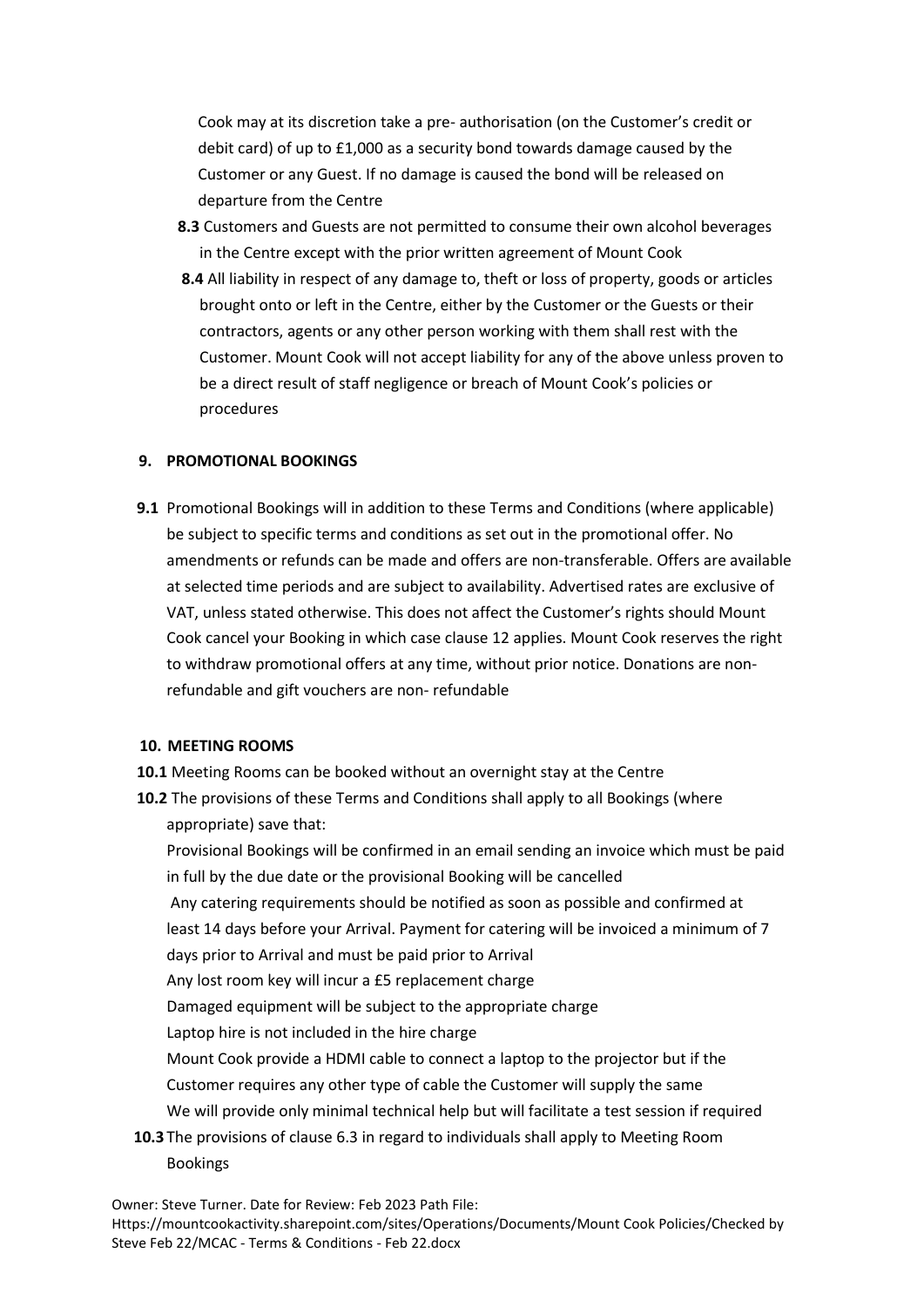#### **11. CAMPING**

**11.1** The provisions of these Terms and Conditions shall apply to all Bookings (where appropriate) save that:

Mount Cook are unable to allow under 18's to camp at the Centre without a Responsible Adult accompanyingthem

Mount Cook reserves the right to eject Guests immediately who are deemed as causing unnecessary disturbance, noise or behaviour which affects the peaceful enjoyment of the camping facility or the Centre by other Guests

Mount Cook does not allow dogs and pets onsite except for registered assistance dogs

Open fires and barbecues are only permitted within designated concreated areas. Cutting or damaging trees and other vegetation is strictly prohibited, and Mount Cook requests that all Guests respect the natural conditions of the campsite and surrounding areas.

#### **12. FORCE MAJEURE**

- **12.1** Mount Cook will not be liable if it is prevented or delayed in the performing of any of its obligations under the Contract if this is due to any cause beyond its reasonable control including (without limitation): an act of God, explosion, flood, fire or accident; war or civil disturbance;strike, industrial action or stoppages of work; any form of government intervention; a third party act or omission; failure of the Customer to arrive on time or at all or failure to supply the correct address or notify Mount Cook of any change of address
- **12.2** During periods of extreme weather Mount Cook will endeavour to remain open and to keep Customers informed of the latest conditions. If the Centre is open, but a Customer chooses not to travel because of the weather, this will be treated as a normal cancellation and the cancellation terms set out in Clause 6 will apply

#### **13. LIABILITY**

**13.1** Mount Cook will not be liable to any Customer or Guest for any loss of personal belongings, which are the responsibility of the Guest to keep safe. Lockers are provided in bedrooms but not padlocks which must be provided by Guests

**13.2** Except in relation to death or personal injury caused by Mount Cook's negligence, Mount Cook's liability is limited to the cost of the Booking under which the claim arises

Owner: Steve Turner. Date for Review: Feb 2023 Path File: **13.3** In no circumstances will Mount Cook be responsible for any indirect or pecuniary losses

Https://mountcookactivity.sharepoint.com/sites/Operations/Documents/Mount Cook Policies/Checked by Steve Feb 22/MCAC - Terms & Conditions - Feb 22.docx